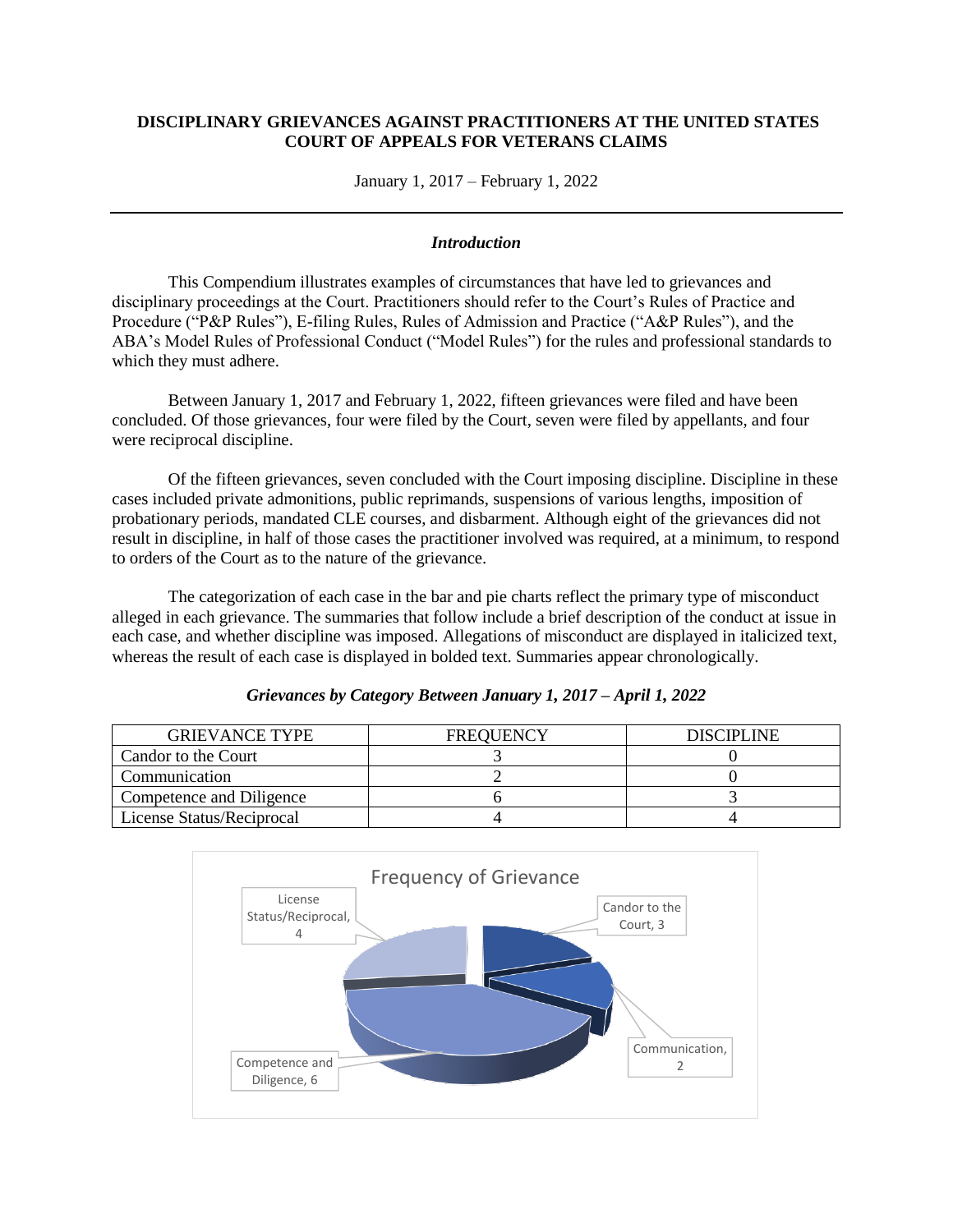## *Summaries of Disciplinary Cases*

- 1. The Court reviewed allegations that an attorney *failed to file a timely brief* after assuming a motion for an extension had been granted, and then filed *multiple untimely motions* for a second extension. The appeal was dismissed for failure to file the brief, and was only reinstated by a panel after a motion for reconsideration. The Court also reviewed *allegations that the same attorney acted in an "abusive" or "degrading" manner* toward the attorney's clients. The Court issued a **warning letter** to the attorney. [17-8001].
- 2. The Court reviewed allegations that an attorney (1) *filed a frivolous motion* to stay proceedings to coerce a client into filing a new claim and (2) generally made *false statements* to the Court. The Court **did not impose discipline** because there was no evidence to support the allegations. [17- 8002].
- 3. The Court imposed **reciprocal discipline** on an attorney who *failed to inform the Court* of **disbarment** from a state supreme court within the ten-day notice period required by A&P Rule 4(c). [18-8001].
- 4. The Court imposed **reciprocal discipline** on an attorney who self-reported that a state supreme court **suspended** the attorney from the practice of law for a period of **one year and one day**. [18- 8002].
- 5. The Court imposed **reciprocal discipline** and noted that the attorney *failed to inform the Court* of the attorney's **suspension** from a state supreme court for **two years**. The Court also ordered that the suspended attorney **must file a motion for reinstatement** to be reinstated to the Court's bar, including an explanation of the attorney's failure to (1) notify the Court of the suspension and (2) reply to the Court's show cause order. [18-8003].
- 6. The Court reviewed allegations that an *attorney omitted 135.31 hours of work performed by law students* when submitting to the Court an application for attorney's fees. The Court **did not impose discipline** because there was no evidence that the attorney made false fact statements or requested unreasonable fees. [19-8001].
- 7. The Court reviewed allegations that an *attorney failed to obtain a client's consent or authorization before withdrawing the client's appeal*. The Court also reviewed allegations that the attorney *ignored communications* from the client regarding the withdrawal. The Court did not impose discipline because there was no evidence to show that the attorney committed professional misconduct. [20-8001A].
- 8. The Court reviewed allegations that an attorney (1) *failed to reply to a Court order* to submit a copy of a retainer agreement, (2) *failed to reply to an order* requesting an appellant to clarify whether the appellant would prosecute an appeal pro se (resulting in a dismissal of the case), (3) *failed to file a brief* within 30 days of a Rule 33 staff conference, and (4) *failed to reply to various show cause orders*. In a public order, the Court **suspended this attorney for 90 days, ordered the attorney to complete at least 6 hours of ethics CLE, and ordered the attorney to file a motion for reinstatement** upon seeking reinstatement to the Court's bar. **Subsequently, the attorney's state bar suspended him for 90 days, ordered attendance at ethics training, and imposed reimbursement of the bar's costs.** [20-8002A].
- 9. The Court reviewed allegations that an attorney (1) *failed to file a brief* on behalf of an appellant, (2) *filed a brief with missing signatures, incorrect page numbering, and a missing table of*